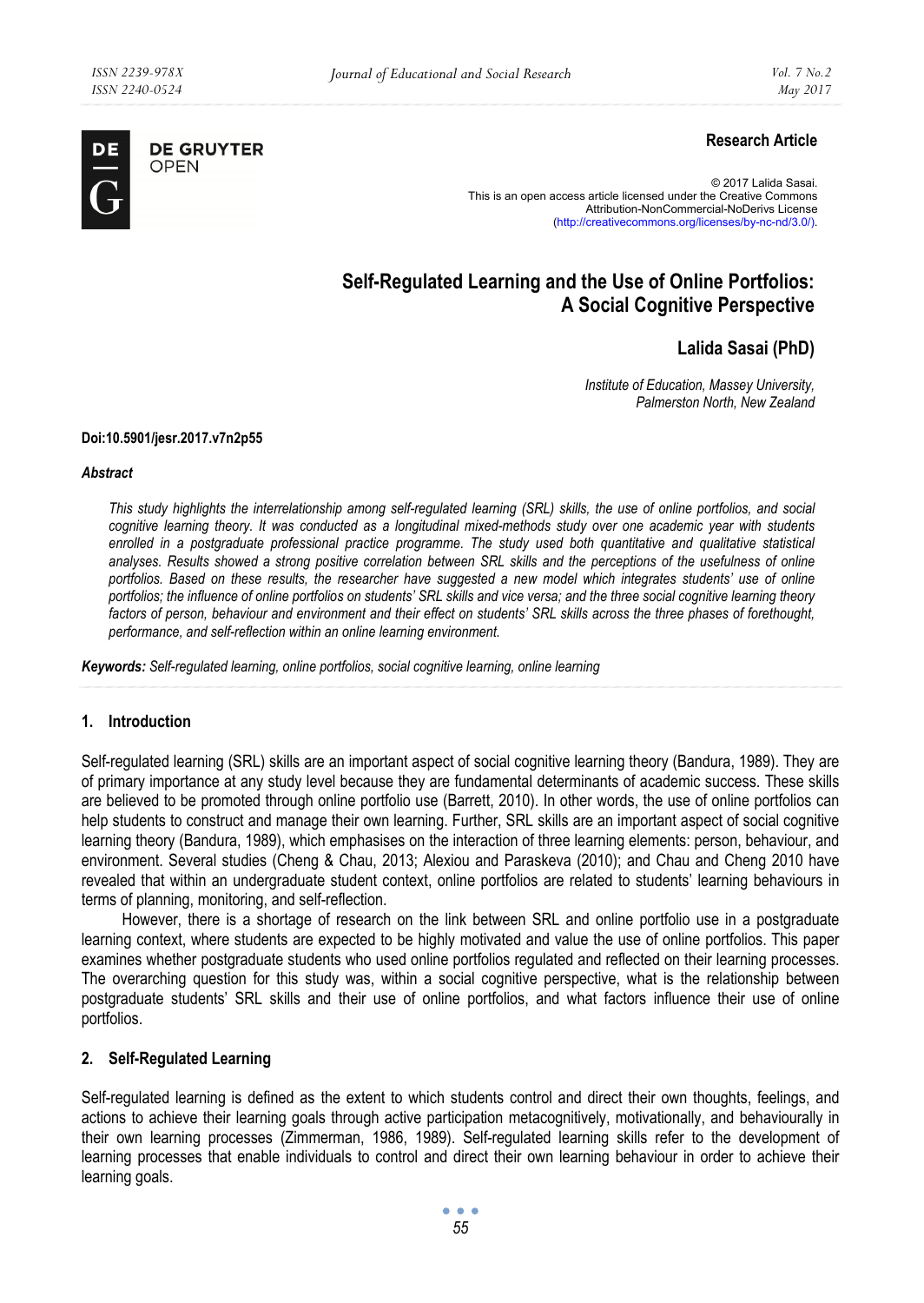Self-regulated learning theorists are interested in why, within similar learning conditions, some students gain academic success while others fail. One possible explanation for this is that the students who are successful show their initiative and determination in achieving their goals (Zimmerman, 2001). They use a range of cognitive and metacognitive skills and adapt these skills to a particular learning situation.

Pintrich (1995) identified self-regulated students as presenting three main characteristics: attempting to control their own learning behaviour, trying to accomplish their own learning goals, and controlling their own actions as individuals. They set goals for a particular task, and they work towards those goals by applying cognitive and metacognitive strategies.

Zimmerman (1989, 2000) pointed out that SRL strategies occur throughout the whole learning process, including before, during, and after a particular learning situation. He developed a model comprising three cyclical phases of SRL – forethought, performance, and self-reflection – and further explained the interrelationship among the three phases. Throughout the three phases, students learn to be aware of their learning performance and monitor their learning progress as an ongoing process. Key characteristics of each phase are described below.

#### *2.1 Forethought Phase*

The forethought phase occurs before a learning process and is considered a powerful aspect of learning because it involves students' beliefs and motivation to learn and set goals for their own learning (Zimmerman, 1998b). The important components are goal setting, strategic planning, self-efficacy, outcome expectation, and task value/interest.

Self-regulated learners set goals that are specific and challenging, and they commit themselves to achieve those goals (Locke, 1996; Locke & Latham, 2002). They use strategic planning skills, which are considered effective to achieve their goals (Zimmerman & Moylan, 2009). Self-regulated learners are also highly self-efficacious (Zimmerman, 1998b), meaning they put considerable effort into a particular task, persist longer in that task, and have high expectations that they will achieve their learning goals (Schunk, 2012). Further, they find the task valuable and interesting, which is important in focussing attention on a task (Hidi & Ainley, 2008).

These components in the forethought phase are related to personal factors that influence students' learning behaviour in the performance and self-reflection phases of SRL.

#### *2.2 Performance Phase*

The performance phase presents during the learning process and is directly influenced by the forethought phase (Zimmerman, 2002). The important aspects of this phase are self-control and self-observation.

Self-control refers to students selecting specific learning strategies to help them achieve their goals (Zimmerman, 2002) and using self-instruction to guide their thoughts and actions to make progress on a task (Zimmerman, 1998a; Zimmerman & Moylan, 2009). Self-control is also involved when students use time management strategies to accomplish their tasks (Zimmerman & Moylan, 2009), such as prioritising tasks and allocating time for each task, and also structuring their learning environment to maintain their concentration and screen out distractions.

Another important aspect of self-control is asking for help (Zimmerman & Moylan, 2009). Self-regulated learners are willing to ask for help when they face learning difficulties. They are viewed as adaptive help-seekers (Newman, 2008), knowing what they want to ask and who they should ask.

The other SRL performance behaviour is self-observation, which consists of metacognitive monitoring and selfrecording (Zimmerman & Moylan, 2009). Self-observation involves students examining their performance in self-control strategies and learning outcomes (Zimmerman, 2002). Self-regulated learners track their learning records mentally (metacognitive monitoring) and physically (self-recording) to understand their learning, and then possibly make changes or try new strategies to make progress.

#### *2.3 Self-reflection Phase*

Self-reflection is the last phase in the learning process, after forethought and performance (Zimmerman, 1998b, 2002). Self-judgement and self-reaction are important aspects of the self-reflection phase.

Self-judgement comprises self-evaluation and causal attributions (Zimmerman & Moylan, 2009). Self-regulated learners evaluate themselves on how well they perform a task compared to a standard or others (Zimmerman, 1998b). Self-evaluation leads students to understand what causes their success or failure in a particular learning task (Alderman,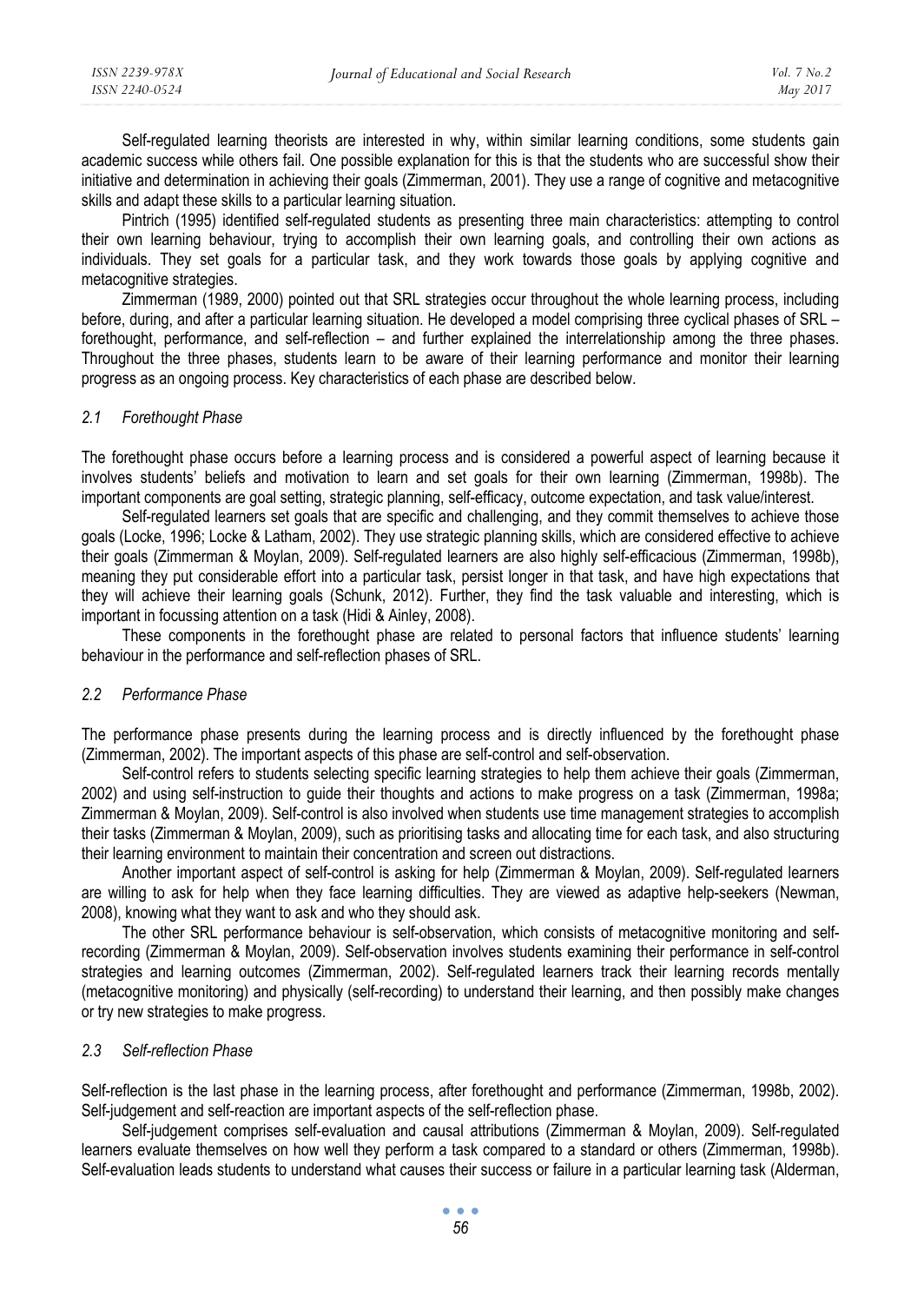2008; Zimmerman, 2002).

Causal attributions play an important role in influencing students' self-efficacy beliefs in the forethought phase. For example, if students believe that their failure in a particular learning situation is because of their lack of ability, they are unlikely to try hard on the next similar learning task. However, if they think the failure is the consequence of their lack of effort, they are likely to try harder and persist longer on the next task. This also applies in the case of success. Zimmerman (1998b, 2002) asserted that self-regulated learners were more likely to attribute their failures to causes that could be corrected than think that their success came from their ability. This self-judgement behaviour links to students' self-reaction.

Self-reaction relates to students' self-satisfaction and their reaction to their own learning experience (Zimmerman & Moylan, 2009). An increase in self-satisfaction can promote motivation, whereas a decrease can undermine further efforts to learn (Schunk, 2001). This situation results in two self-reactions: adaptive and defensive. When students are satisfied with their learning outcomes they seem to have more motivation and make an effort to increase the effectiveness of their learning strategies, which is related to adaptive behaviour. In contrast, when students feel dissatisfied with their learning experience, they seem to have less motivation so avoid further opportunities to learn (Zimmerman, 2002).

The three phases of SRL outlined above are important in any learning situation because they affect students' learning behaviour and have an impact on academic achievement. Several studies (e.g., DiBenedetto & Bembenutty, 2013; Ding, Sun, & Chen, 2013; Pajares, 2003; Phan, 2014) examined the relationship between the forethought behaviours of SRL and students' academic success, and found that students with high levels of self-efficacy and motivation and who valued the task had increased ability to improve their learning outcomes because they influenced the use of their learning strategies.

The three cyclical phases of SRL were developed based on the social cognitive view (Zimmerman, 1989), which has evolved over the years from the initial work of Bandura (Bandura, 1986).

#### **3. Social Cognitive Theory**

Social cognitive theory places emphasis on an individual's motivation, self-efficacy beliefs and responsibility in learning (Bandura, 1989). Bandura (1986, 1997) asserted that students' motivation is influenced by their cognitive processes and their social environment. Students' personal factors, such as their self-efficacy beliefs, can be a consequence of their own learning behaviour, such as their use of learning strategy, and their surrounding environment, such as their teachers and friends. These three factors – person, behaviour, and environment – work as a process of reciprocal influences (Bandura, 1986, 1989). Figure 1 shows the reciprocal relationship between the three factors in the social cognitive view.



**Figure 1:** Reciprocal interaction between personal, behavioural, and environmental factors (Bandura, 1986)

Figure 1 shows that students' self-efficacy (personal factor) may affect their learning behaviour, such as goal setting (behavioural factor), and that in turn, this learning behaviour may affect their self-efficacy (Bandura, 1986, 1989). Similarly, students' learning environment, such as peers (environmental factor), may affect their self-efficacy and their learning behaviour, and their self-efficacy and learning behaviour may lead to changes in their learning environment (Bandura, 1986, 1989).

Schunk (2012) further described the reciprocal interaction among personal, behavioural, and environmental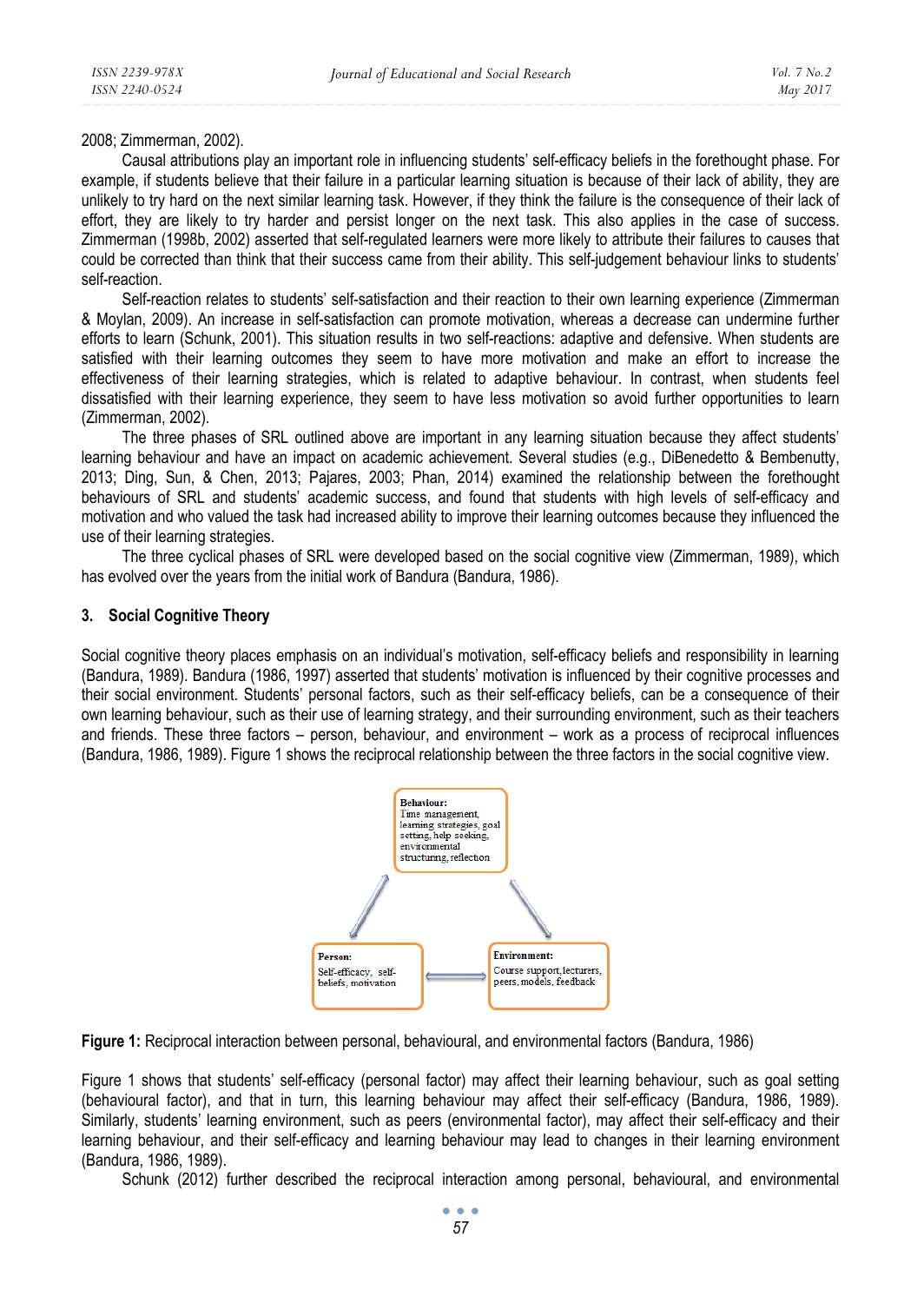factors, saying that when students believed in their ability to do a particular task, they would put extra effort into that task (person  $\rightarrow$  behaviour). In turn, when they accomplished the task, their self-efficacy was increased (behaviour  $\rightarrow$ person). Further, when they used a range of support from the course, teachers and peers to assist them in achieving their learning goals, their self-efficacy could be increased (environment  $\rightarrow$  person) and would affect other learning behaviours.

Zimmerman (1989) stated that when students were able to control their personal, behavioural, and environmental factors, they were self-regulating. Zimmerman's (2002) theory of SRL and Bandura's (1989) theory of reciprocal interaction of learning, which are related, were chosen as the foundation of this study in order to explore how postgraduate students control these reciprocal factors to regulate themselves in learning and, in particular, when using online portfolios.

### **4. Online Portfolios**

Portfolios are collections of users' artefacts that have been used to demonstrate their learning journey (Johnson, Mims-Cox, & Doyle-Nichols, 2006). Artefacts can be research projects, photographs, videos, observations, and evaluations by others. Recently, physical portfolios have been developed into online versions where digital images, websites, and audio and video files are incorporated (Barrett, 2010). With online portfolios, developers can rearrange, edit, and combine materials easily and connect documents to external sources (Stefani, Mason, & Pegler, 2007).

Online portfolios are increasingly used in higher education to support students' lifelong learning skills (Barrett, 2010; Ehlers, 2009; Stefani et al., 2007). They are Web 2.0 technologies that support independent learning approaches, collaboration, and reflection on learning (Ehlers, 2009). Arguments have been made that using online portfolios can enhance students' engagement in a task and their motivation to learn (Lin, 2008), and can enable them to become more independent and interactive (Abrami & Barrett, 2005).

Interestingly, some researchers (Cheng & Chau, 2013) have claimed that using online portfolios requires some degree of SRL skills. This suggestion has been supported by Barrett (2010), who said that reflection on learning was a key aspect of online portfolio use. This is because reflection on learning enables the online portfolio developers to evaluate their learning in relation to the goals they have set. According to Barrett (2010), the use of online portfolios can be categorised as *product* (showcase of learning) and *process* (reflective learning). If students use them in both categories, they are probably involved in SRL processes. Further, studies by Chau and Cheng (2010) and Alexiou and Paraskeva (2010) show that within an undergraduate student context, online portfolios are related to students' learning behaviours in terms of planning, monitoring, and self-reflection.

However, postgraduate students, who are expected to be highly motivated and value the use of online portfolios, need to be further examined whether they use online portfolios to regulate and reflect on their learning processes.

#### **5. Method**

The study was carried out within a university postgraduate professional practice programme. This programme was selected because of its blended (online and face-to-face) and inquiry-based approaches and because it made use of online portfolios. The Mahara open source software platform (http://www.mahara.org/) was the online portfolio used in this programme.

The study applied mixed-methods research, with quantitative and qualitative methods used in combination (Creswell & Garrett, 2008; Creswell & Plano Clark, 2011) to provide a better understanding of students' learning behaviour and their use of online portfolios. The explanatory sequential design (Creswell, 2009) of mixed-methods research was selected because the data needed to be collected and analysed in sequence: the results of the first phase (questionnaire) provided the basis for designing the approach of the second phase (semi-structured interview) and the selection of participants for this phase.

Generally, the explanatory sequential design is presented as a two-phase study (Creswell & Plano Clark, 2011). However, in the current research this was adapted as a three-phase study to include a follow-up questionnaire towards the end of the year.

#### *5.1 Phase One*

Phase one of data collection occurred at the beginning of the academic year to examine students' SRL skills and their perceptions of the usefulness of online portfolios. Questionnaire One was used to gather data.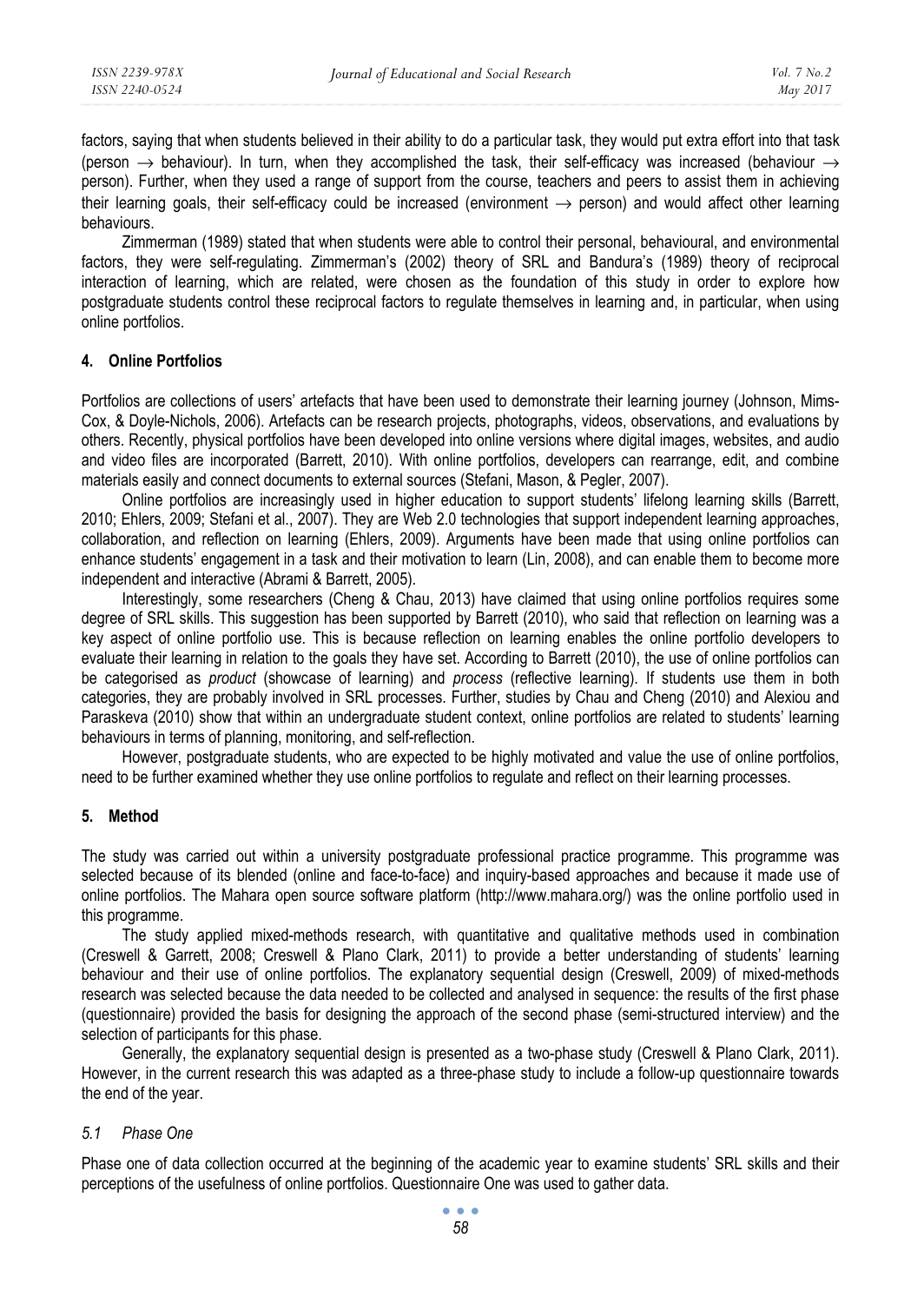#### *5.1.1 Participants*

The sample consisted of 64 postgraduate students who studied in a special and inclusive education programme and who completed the questionnaire. The scores gained from this questionnaire were used to categorise students into three SRL groups: high (23), medium (15), and low (26). The medium group was excluded in order to provide a contrast between the two extreme SRL groups: high and low (see Figure 2).

Students whose scores were equal to or greater than one-third of the standard deviation above the mean formed the high SRL group, and students whose scores were equal to or lower than one-third of the standard deviation below the mean formed the low SRL group. The reason for selecting students with one-third of the standard deviation above or below the mean was to minimise the degree of overlap in scores that often results from the median-split method, which is frequently used to form high and low groups. Another reason to use the one-third of a standard deviation cut-off was to provide an adequate sample size to perform appropriate statistical analysis.



**Figure 2:** Research sample for Phase One of data collection

Figure 2 shows the students from the high and low SRL groups (49) who were then used as the research population in Phase Two of the data collection.

#### *5.1.2 Instrument*

A questionnaire was used as the instrument to gather data in Phase One. The questionnaire consisted of three sections: personal information, SRL skills, and the perceptions of the usefulness of online portfolios. In the first section, students were asked about their gender, age, highest qualifications, experience in online learning, and the extent of their experience in inclusive education.

The second section included questions about learning behaviour throughout the three phases of the SRL framework (Zimmerman, 1998b). As this study involved postgraduate students in a blended learning environment, the questionnaire items were adapted from the Online Self-regulated Learning Questionnaire (OSLQ) (Barnard, Lan, To, Paton, & Lai, 2009), which was developed to examine SRL skills in an online learning context. Questionnaire items were also adapted from the Motivated Strategies for Learning Questionnaire (MSLQ) (Pintrich & De Groot, 1990), which was developed specifically for school children.

The third section included questions about the usefulness of online portfolios in relation to learning. These were developed based on research on the use and purpose of online portfolios in learning situations, and specifically for the students in this programme.

#### *5.1.3 Procedures*

The questionnaire was piloted with postgraduate students who studied in a different course, but one that had similar online and portfolio components. This pilot helped to ensure that the questions were easy to understand and had content validity. At the beginning of the academic year, 162 students in a special and inclusive education programme were invited to participate in the project. Ninety-three students participated in the questionnaire, but only 64 completed the entire questionnaire. Therefore, those 64 students comprised the sample for Phase One.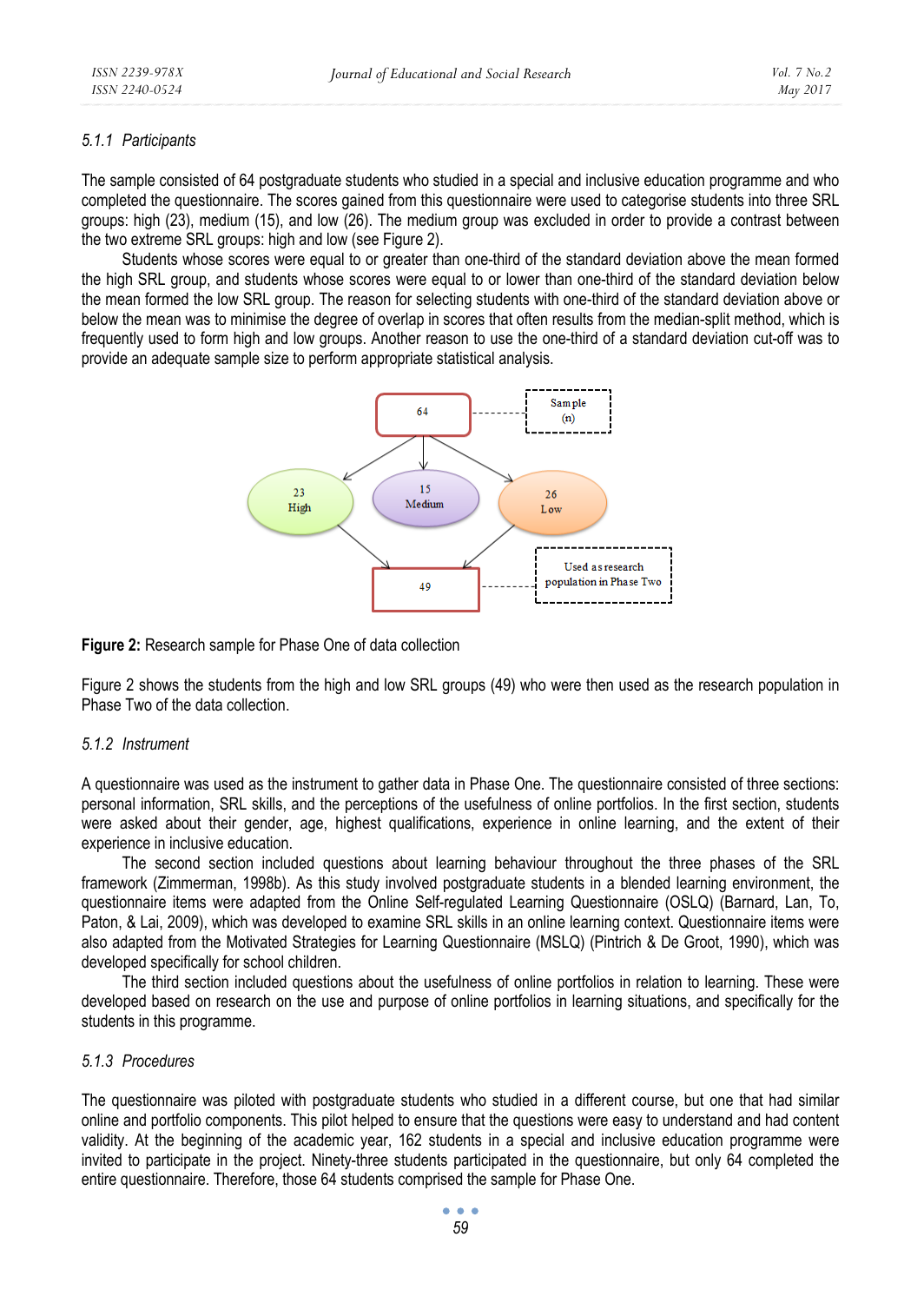### *5.2 Phase Two*

This phase involved follow-up interviews with selected students from the high and low SRL groups. Individual semistructured interviews were used to gather students' views on the usefulness of online portfolios in relation to their learning experience. They were also used to gain a better understanding of students' learning behaviour in a blended learning environment.

### *5.2.1 Participants*

The interview sample was selected from the Phase One sample of 49 students (see Figure 2). Of these 49 students, 30 (16 high SRL and 14 low SRL) volunteered to participate. A nested sampling design (Onwuegbuzie & Leech, 2007) was used to select the sample in Phase Two of data collection (see Figure 3).



**Figure 3:** The flow of the nested sampling design used in this study

It has been suggested that the minimum size for the nested sampling design is three or more participants from each subsample (Onwuegbuzie & Leech, 2007). Following this suggestion, the three students with the highest SRL scores (subsample 1) and the three students with the lowest SRL scores (sub-sample 2) were selected to be interviewed.

The reason for interviewing the high SRL students was to examine their learning approach in relation to their use of online portfolios. The goal of interviewing the low SRL students was to determine which phase(s) of SRL were problematic by discussing their use of learning strategies and asking their opinions about the use of online portfolios.

#### *5.2.2 Instrument*

Semi-structured interviews were used to gather information about the students' learning behaviour and their opinions on the usefulness of online portfolios. The questions were developed around SRL skills and the use of online portfolios in relation to the programme. The information gained from these interviews provided opportunities for the high and low SRL students to providing further insight into the questionnaire findings.

#### *5.2.3 Procedures*

The first stage of the interview process involved selecting the students to be interviewed. The second stage involved formulating the questions to be asked. In the third stage, these questions were piloted with three students who were studying in a postgraduate programme, but who were not in the special and inclusive education programme.

The fourth stage was arranging the interviews, and a study room in a library at a university in New Zealand, was chosen as the venue. The interview times were arranged to suit the students to be interviewed. The interviews were conducted individually and the interviews were then transcribed and returned to the interview students for checking in order to enhance the content validity of the findings.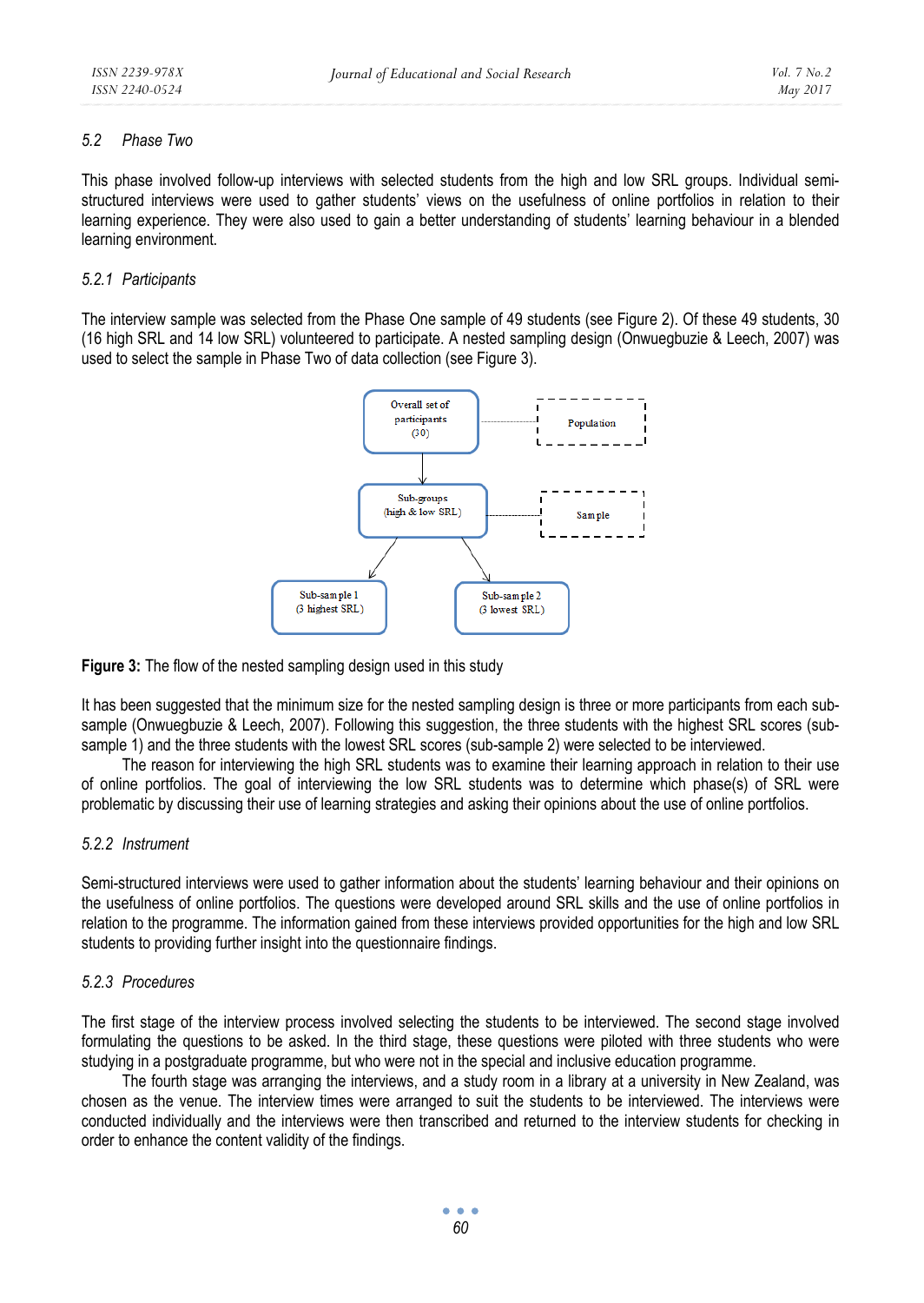#### *5.3 Phase Three*

Students' SRL skills and their perceptions of the usefulness of online portfolios were measured again in Phase Three of data collection. The measurement in this phase was used to determine the development of students' learning strategies and their use of online portfolios over the year.

*5.3.1 Participants* 

The same students in the programme were invited to participate in Phase Three. However, of the 92 students who participated in Phase Three, only 14 of the original 23 high SRL students and 19 of the original 26 low SRL students were available to participate.

### *5.3.2 Instrument*

The questionnaire from Phase One was used again to determine the development of students' SRL skills and examine their perceptions of the usefulness of online portfolios in relation to their learning in this programme. However, three open-ended questions were added to gain more information about whether the use of online portfolios helped students to regulate their learning and what the factors were that helped or hindered them in building and using their online portfolios.

### *5.3.3 Procedures*

Phase Three of data collection was conducted at the end of the academic year. Ninety-two students completed the questionnaire.

### **6. Results**

The results of the study are based on both quantitative and qualitative analyses. The data show that students in both the high and low SRL groups were predominantly women and were mostly between 51 and 60 years old. Most of them had experience working in special and inclusive education. However, more students in the high SRL group had higher qualifications than those in the low SRL group.

Pearson product moment correlations were used to calculate and examine the relationship between students' SRL skills and their perceptions of online portfolios (see Table 1).

**Table 1:** Correlations Between Students' Self-Regulated Learning and Their Perceptions of the Usefulness of Online Portfolios

|                                                        |          | (2)     | (3      | Ι4΄     | (5)  |
|--------------------------------------------------------|----------|---------|---------|---------|------|
| <b>SRL (1)</b>                                         | 1.00     |         |         |         |      |
| Forethought (2)                                        | $.92**$  | 1.00    |         |         |      |
| Performance (3)                                        | $.96***$ | $.82**$ | 1.00    |         |      |
| Self-reflection (4)                                    | $.83***$ | $.68**$ | $.70**$ | 1.00    |      |
| Perceptions of the Usefulness of Online Portfolios (5) | $.60**$  | $.57**$ | .59**   | $.48**$ | 1.00 |

Table 1 shows that there was a strong positive relationship between students' SRL skills and their perceptions of the usefulness of online portfolios (.60), and this relationship was statistically significant ( $p < .01$ ). This result indicates that students who had high SRL skills were more likely to perceive online portfolios as being useful for their learning across the three phases of the SRL framework than students who had low SRL skills.

Similarly, results from the interviews also found that students with higher SRL perceived an online portfolio as a useful tool to help them regulate their learning, and they tended to use it for their personal development. However, students with lower SRL reported that using an online portfolio was added extra work for them, and they perceive that it was just a storage tool for their work.

The study further examined the development of students' SRL and their perceptions of the usefulness of online portfolios throughout the year. A two-way analysis of variance with repeated measures was used. The between-groups factor was the SRL group (high, low SRL) and the within-groups factor was Time (Questionnaire One, Questionnaire Two). The results are presented in Table 2.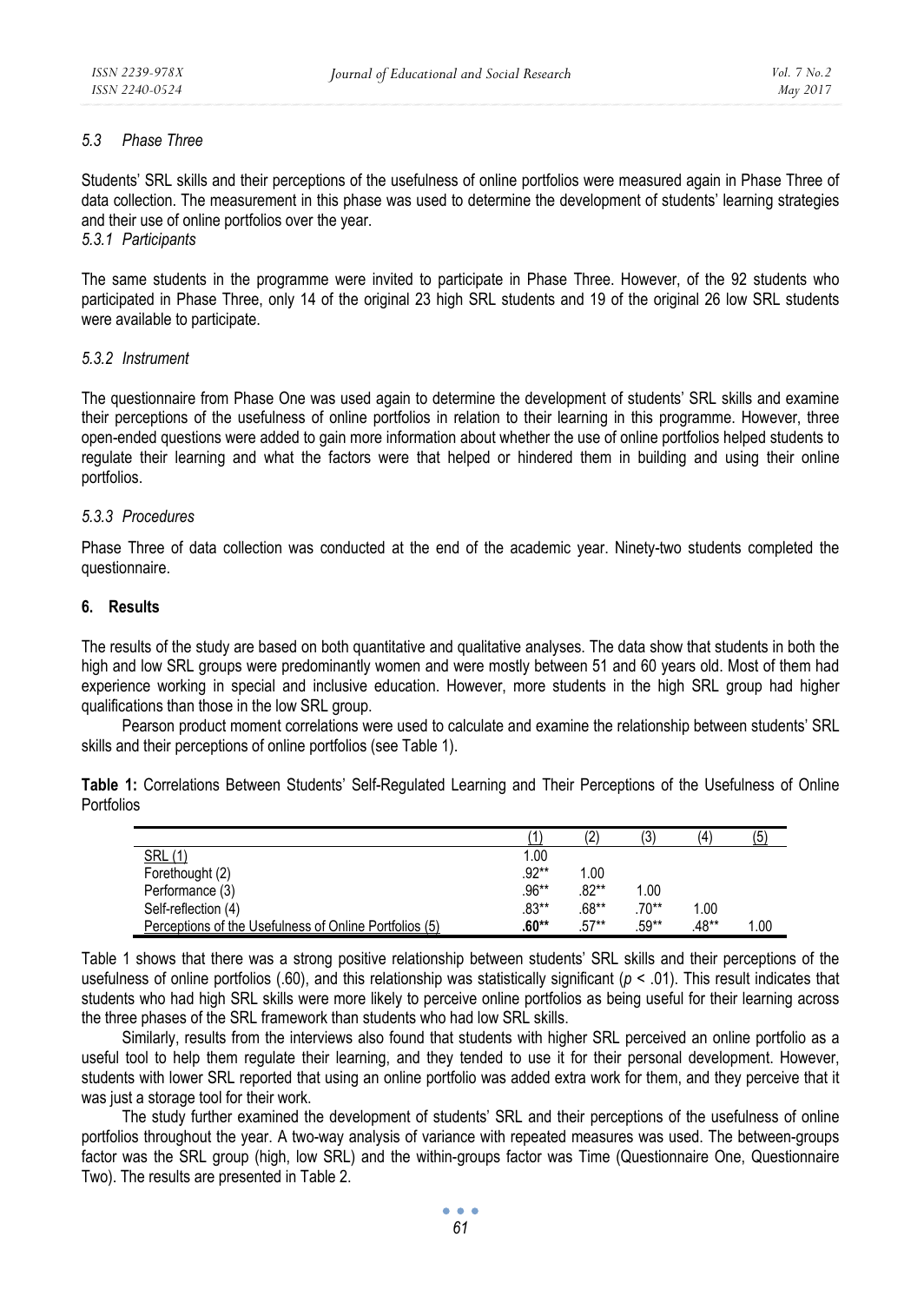**Table 2:** Respondents' Mean Scores and Repeated Measure Analyses of Variance Test for Self-Regulated Learning and Perceptions of the Usefulness of Online Portfolios

|                                                    | <b>SRL</b> groups |       |        |       |              |       |        |       |  |
|----------------------------------------------------|-------------------|-------|--------|-------|--------------|-------|--------|-------|--|
| <b>Variables</b>                                   | High (n = 14)     |       |        |       | Low (n = 19) |       |        |       |  |
|                                                    | Q1                |       | Q2     |       | Q1           |       | Q2     |       |  |
|                                                    | M                 | SD    | M      | SD    | M            | SD    | M      | SD    |  |
| <b>SRL</b>                                         | 423.79            | 26.35 | 431.14 | 23.00 | 318.58       | 34.77 | 349.63 | 48.84 |  |
| Forethought                                        | 123.50            | 10.34 | 126.21 | 10.82 | 90.05        | 13.11 | 10242  | 14.10 |  |
| Performance                                        | 194.64            | 16.85 | 195.00 | 10.44 | 141.58       | 19.93 | 153.32 | 28.92 |  |
| Self-reflection                                    | 105.64            | 9.10  | 109.93 | 10.15 | 86.95        | 11.63 | 93.89  | 12.49 |  |
| Perceptions of the usefulness of online portfolios | 94.50             | 26.61 | 102.29 | 20.43 | 66.16        | 26.71 | 83.58  | 26.21 |  |

The results show that the SRL scores for both high and low SRL groups increased over the year, but tended to increase at a different rate. There was a tendency for the scores for the low SRL group to increase more than the scores for the high SRL group, but it was not statistically significant. An examination of the data showed that the high SRL group improved by 7.35 points on their SRL skills, whereas the low SRL group improved at a markedly greater rate of 31.05 points. The reason these results were not statistically significant is due to the relatively small sample size.

Similarly, the perceptions of the usefulness of online portfolios scores for both the high and low SRL groups also increased over the time period. However, the low SRL group appeared to increase at a greater rate than the high SRL group, but these increases were not statistically significant.

The study also sought to determine what factors had helped students to construct and use their online portfolios, and what factors had hindered them. Results showed that course support – such as technical support, motivation, peer support, and lecturer support – were important factors in helping students construct and use their online portfolios. However, lack of technology skills and time constraints were critical factors in hindering students' construction and use of their online portfolios.

#### **7. Discussion**

This study examined the relationship between postgraduate students' SRL and their perceptions of the usefulness of online portfolios. Results from both quantitative and qualitative data showed that SRL related positively to perceptions of the usefulness of online portfolios. Students from both high and low SRL groups perceived that using online portfolios allowed for convenience (accessibility) and that they could be manipulated (flexibility) for their personal needs. Further, they made it easy to share their work and other related links.

High SRL students tended to value online portfolios to help them regulate their learning and they identified benefits related to self-reflection. Low SRL students, however, seemed to believe that an online portfolio was a storage tool for keeping their work together and sharing it with others, but they did not identify the metacognitive aspects of selfreflection.

In effect, low SRL students seemed to use online portfolios as a *product* (storage tool) rather than as a *process* (self-reflective tool), whereas high SRL students tended to use it as both a *product* and a *process*.

Further findings showed that students from both SRL groups found that course support, their motivation, peer support and lecturer support helped them to construct and use their online portfolios. They reported that having support from the programme – technical support and examples of online portfolios – helped them to learn step-by-step, and they gained more confidence in using a new technology tool. Talking to peers and lecturers about issues relating to online portfolios also helped them to increase their knowledge of using online portfolios to support their learning.

However, they said that using online portfolios was challenging. The big obstacles for them in constructing and using their online portfolios were lack of technology skills and time constraints. This was particular true for the low SRL group.

Throughout the year students from both SRL groups reported an increase in their SRL skills and perceptions of the usefulness of online portfolios in terms of a self-reflective tool. This evidence was related to the reciprocal interaction (Bandura, 1986) of students' motivation, their behaviour, and their learning environment.

In summary, SRL skills have a positive relationship with the use of online portfolios. Students who show the effective use of an online portfolio are likely to have higher SRL skills. To improve students' use of online portfolios, students need to get sufficient support from the university course in order to develop their learning strategies through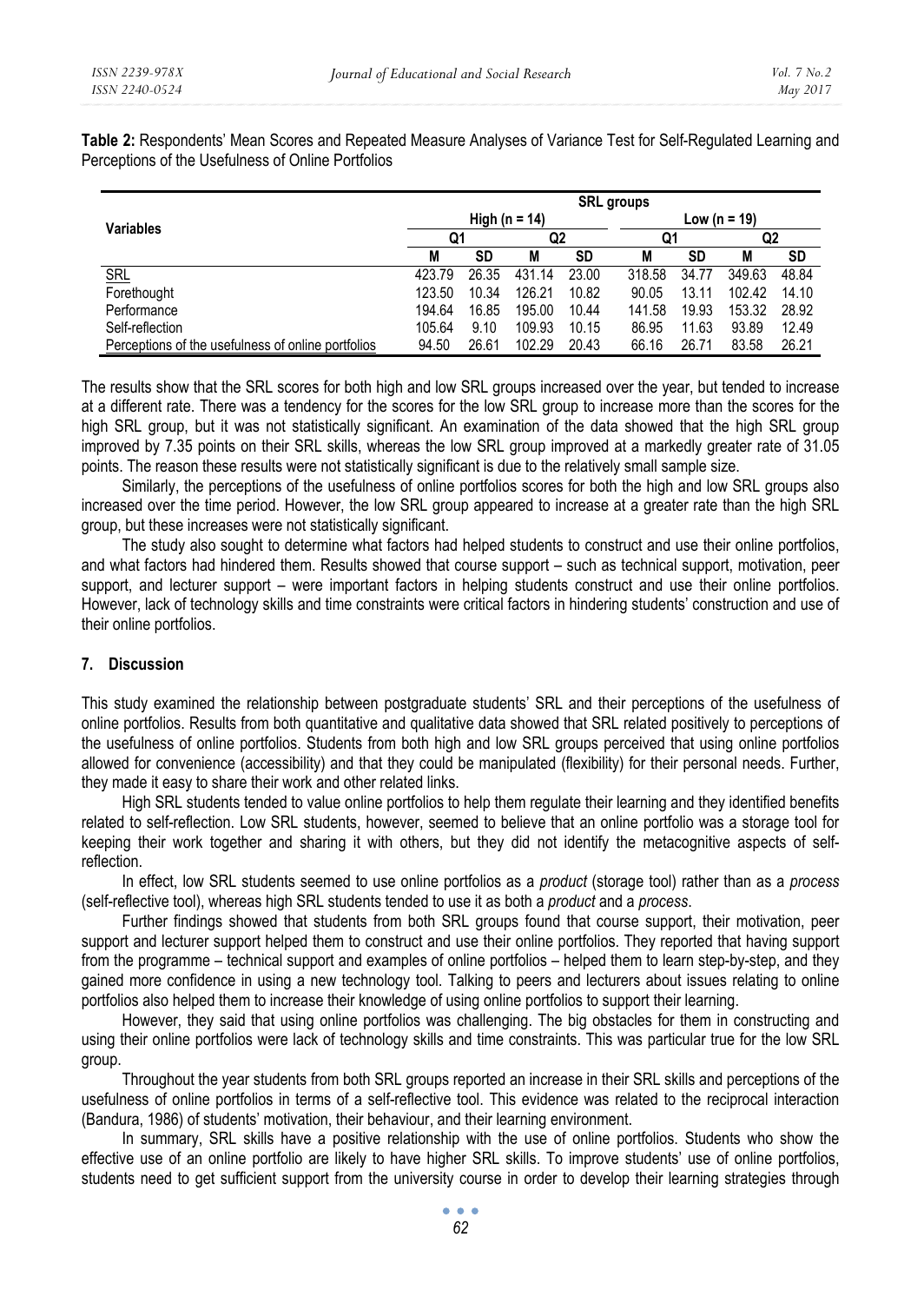three learning factors: Person, behaviour, and environment.

#### **8. Implications of the study**

Self-regulated learning cyclical phases (Zimmerman, 1998b) are aligned with the use of online portfolios as a *product* and a *process* (Barrett, 2010). Further, both SRL and online portfolio use are influenced by the reciprocal interaction of learning (Bandura, 1986) of person, behaviour, and environment. These three learning approaches can be integrated, as demonstrated in Figure 4.



**Figure 4:** The integration of self-regulated learning and the use of online portfolios within a social cognitive approach

Figure 4 shows that students' learning behaviour of forethought, performance, and self-reflection relate to the use of online portfolios throughout the stages of collection, selection, and reflection. This relationship can be further analysed by examining the interaction of students' personal, behavioural, and environmental factors.

Bandura's (1986) framework of social cognitive theory is represented as three layers of the circle in Figure 4. In the social cognitive view, learners' beliefs, thoughts, and values are important in influencing their behaviour (Schunk, Meece, & Pintrich, 2014). The processes of SRL and the use of online portfolios are conceptualised in this model as being influenced by students' personal factors (placed in the centre of the circle in Figure 4), including motivation, selfefficacy, and their perceptions of the usefulness of online portfolios.

The personal factors influenced both the behavioural and environmental factors in using online portfolios and related back to the three phases of SRL. When students were motivated, they perceived online portfolios as being useful for their learning, and believed in their ability to create and use them (personal), they made an effort to use a range of learning strategies (behavioural), and used course support provided (environment) to ensure the effective use of their online portfolios.

#### **9. Conclusion**

Students' skills across the three phases of SRL (forethought, performance, and self-reflection), the use of online portfolios (collection, selection, and reflection), and the three elements of learning (person, behaviour, and environment) are interrelated. In other words, SRL skills are positively related to the use of online portfolios, and they both could be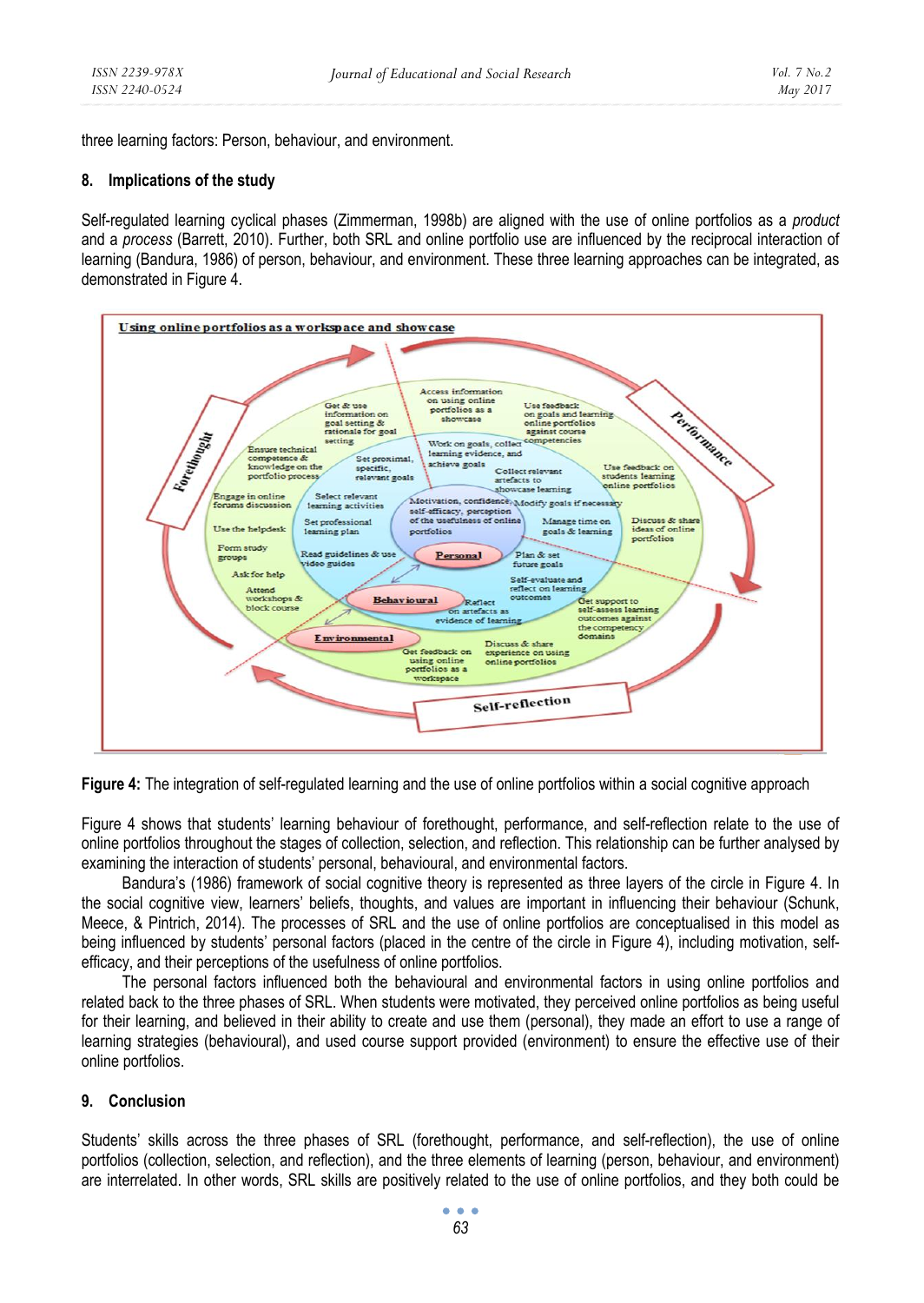influenced by the three learning factors within a social cognitive perspective. The integration of these three learning approaches can be used for both students and course coordinators to enhance students' SRL skills, and to make better use of online portfolios for teaching and learning in a university online learning context in order to improve postgraduate student learning outcomes.

#### **References**

Abrami, P., & Barrett, H. C. (2005). Directions for research and development on electronic portfolios. *Canadian Journal of Learning and Technology, 31*(3). Retrieved from http://www.cjlt.ca/index.php/cjlt/article/view/92/86

Alderman, M. K. (2008). *Motivation for achievement: Possibilities for teaching and learning* (3rd ed.). New York: Routledge.

- Alexiou, A., & Paraskeva, F. (2010). Enhancing self-regulated learning skills through the implementation of an e-portfolio tool. *Procedia Social and Behavioral Sciences, 2*(2), 3048-3054. doi: 10.1016/j.sbspro.2010.03.463
- Bandura, A. (1986). *Social foundations of thought and action : A social cognitive theory*. Englewood Cliffs, New .Jersey: Prentice-Hall.
- Bandura, A. (1989). Human agency in social cognitive theory. *American Psychologist, 44*(9), 1175-1184. doi: 10.1037/0003- 066x.44.9.1175
- Bandura, A. (1997). *Self-efficacy: The exercise of control*. New York: W.H. Freeman and Company.
- Barnard, L., Lan, W. Y., To, Y. M., Paton, V. O., & Lai, S.-L. (2009). Measuring self-regulation in online and blended learning environments. *The Internet and Higher Education, 12*(1), 1-6. doi: DOI: 10.1016/j.iheduc.2008.10.005
- Barrett, H. C. (2010). Balancing the two faces of ePortfolios. *Educação, Formação & Tecnologias-ISSN 1646-933X, 3*(1), 6-14.
- Chau, J., & Cheng, G. (2010). Towards understanding the potential of e-portfolios for independent learning: A qualitative study. *Australasian Journal of Educational Technology, 26*(7), 932-950.
- Cheng, G., & Chau, J. (2013). Exploring the relationship between students' self-regulated learning ability and their ePortfolio achievement. *The Internet and Higher Education, 17*(0), 9-15. doi: 10.1016/j.iheduc.2012.09.005
- Creswell, J. W. (2009). *Research design: Qualitative, quantitative, and mixed methods approaches* (3rd ed.). Thousand Oaks, CA: SAGE Publications, Inc.
- Creswell, J. W., & Garrett, A. L. (2008). The "movement" of mixed methods research and the role of educators. *South African Journal of Education, 28*, 321-333.
- Creswell, J. W., & Plano Clark, V. L. (2011). *Designing and conducting mixed methods research* (2nd ed.). California: SAGE Publications, Inc.
- DiBenedetto, M. K., & Bembenutty, H. (2013). Within the pipeline: Self-regulated learning, self-efficacy, and socialization among college students in science courses. *Learning and Individual Differences, 23*, 218-224. doi: 10.1016/j.lindif.2012.09.015
- Ding, H., Sun, H., & Chen, A. (2013). Impact of expectancy-value and situational interest motivation specificity on physical education outcomes. *Journal of Teaching in Physical Education, 32*(3), 253-269.
- Ehlers, U. D. (2009). Web 2.0 e-learning 2.0 quality 2.0? Quality for new learning cultures. *Quality Assurance in Education, 17*(3), 296-314. doi: 10.1108/09684880910970687
- Hidi, S., & Ainley, M. (2008). Interest and self-regulation: Relationship between two variables that influence learning. In D. H. Schunk & B. J. Zimmerman (Eds.), *Motivation and self-regulated learning: Theory, research, and applications* (pp. 77-109). New York: Taylor & Francis Group.
- Johnson, R. S., Mims-Cox, J. s., & Doyle-Nichols, A. (2006). *Developing portfolios in education: A guide to reflection, inquiry, and assessment*. Thousand Oaks, CA: SAGE Publications, Inc.
- Lin, Q. (2008). Preservice teachers' learning experiences of constructing e-portfolios online. *The Internet and Higher Education, 11*(3-4), 194-200. doi: 10.1016/j.iheduc.2008.07.002
- Locke, E. A. (1996). Motivation through conscious goal setting. *Applied and Preventive Psychology, 5*(2), 117-124. doi: 10.1016/s0962- 1849(96)80005-9
- Locke, E. A., & Latham, G. P. (2002). Building a practically useful theory of goal setting and task motivation: A 35-year odyssey. *American Psychologist, 57*(9), 705-717. doi: 10.1037/0003-066x.57.9.705
- Newman, R. S. (2008). Adaptive and nonadaptive help seeking with peer harassment: An integrative perspective of coping and selfregulation. *Educational Psychologist, 43*(1), 1-15. doi: 10.1080/00461520701756206
- Onwuegbuzie, A. J., & Leech, N. L. (2007). Sampling designs in qualitative research: Making the sampling process more public. *Qualitative Report, 12*(2), 238-254.
- Pajares, F. (2003). Self-efficacy beliefs, motivation, and, achievement in writing: A review of the literature. *Reading & Writing Quarterly: Overcoming Learning Difficulties, 19*(2), 139-158. doi: 10.1080/10573560308222
- Phan, H. P. (2014). Expectancy-value and cognitive process outcomes in mathematics learning: a structural equation analysis. *Higher Education Research & Development, 33*(2), 325-340. doi: 10.1080/07294360.2013.832161
- Pintrich, P. R. (1995). Understanding self-regulated learning. *New Directions for Teaching and Learning*(63), 3-12. doi: 10.1002/tl.37219956304
- Pintrich, P. R., & De Groot, E. V. (1990). Motivational and self-regulated learning components of classroom academic performance. *Journal of Educational Psychology, 82*(1), 33-40. doi: 10.1037/0022-0663.82.1.33
- Schunk, D. H. (2001). Social cognitive theory and self-regulated learning. In B. J. Zimmerman & D. H. Schunk (Eds.), *Self-regulated*